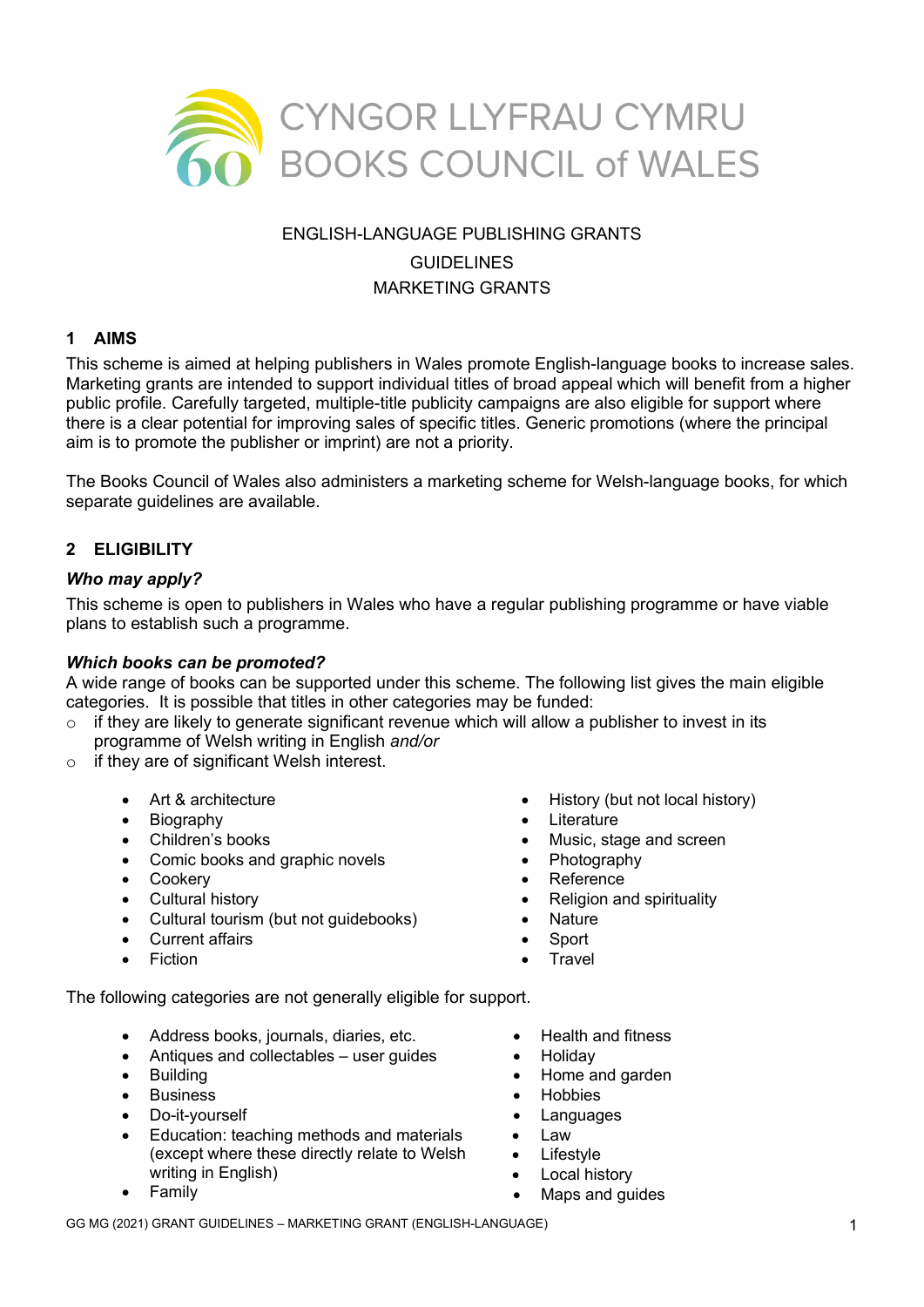- **Finance**
- Games and puzzles
- Self-help
- Technical manuals

**Guidebooks** 

Neither of the above lists is comprehensive. Where there is uncertainty as to eligibility, publishers are asked to discuss their proposals with the Books Council's Publishing Development Department before submitting an application.

# **3 ASSESSMENT CRITERIA AND PRIORITIES**

The following priorities are factors when considering grant applications.

### *Book/Marketing Plans*

Priority is given to promotions of books supported by an Advances/Fees to Authors and Illustrators Grant. These books have already been assessed for their strong market appeal and the likely quality of production.

The second priority is an assessment of the strength of the marketing plan, which will be gauged according to the following criteria (which are not listed in order of priority):

- sales forecasts and print runs (the minimum first print-run will normally be 2,000, but this may vary according to genre, author, marketing proposals, or other factors);
- quality of design and production;
- quality of writing and editing;
- an innovative and proactive marketing strategy;
- value for money:
- additionality: publishers must show how proposed marketing initiatives add to existing central services of the book industry in Wales and the publisher's existing level of marketing activity;
- competitive discounts.

**N.B.** The aim of this scheme is to support the commercial success of titles. It is expected that titles funded under this scheme will reach a sales target of 2,000 copies within 18 months. Consistent failure by a publisher to meet this target will be considered in future applications.

Where sufficient funds are available, the scheme may also be extended to support appropriate books of wide appeal supported by the Books Council's Literature Grant, titles published by a revenue-funded publisher, and other titles of Welsh interest.

# *Publisher*

In cases where Marketing Grants are requested for books which do not have any specifically Welsh interest, priority will be given to those titles which are likely to generate sales revenue that will then be used to support a publishing programme of books of relevance to Wales. Therefore, the following factors are taken into account:

- the strength of the publisher's current list and programme, particularly in the area of Welsh writing in English;
- the degree to which the publisher's list of Welsh writing in English is likely to benefit from revenue generated by the proposed project;
- the publisher's previous sales record (for books in receipt of similar grants);
- the publisher's track record in keeping to publishing timetables;

### *Relevance to Wales*

• where all other factors are equal, preference will be given to projects involving Welsh or Walesresident authors and illustrators, and/or books about Welsh subjects.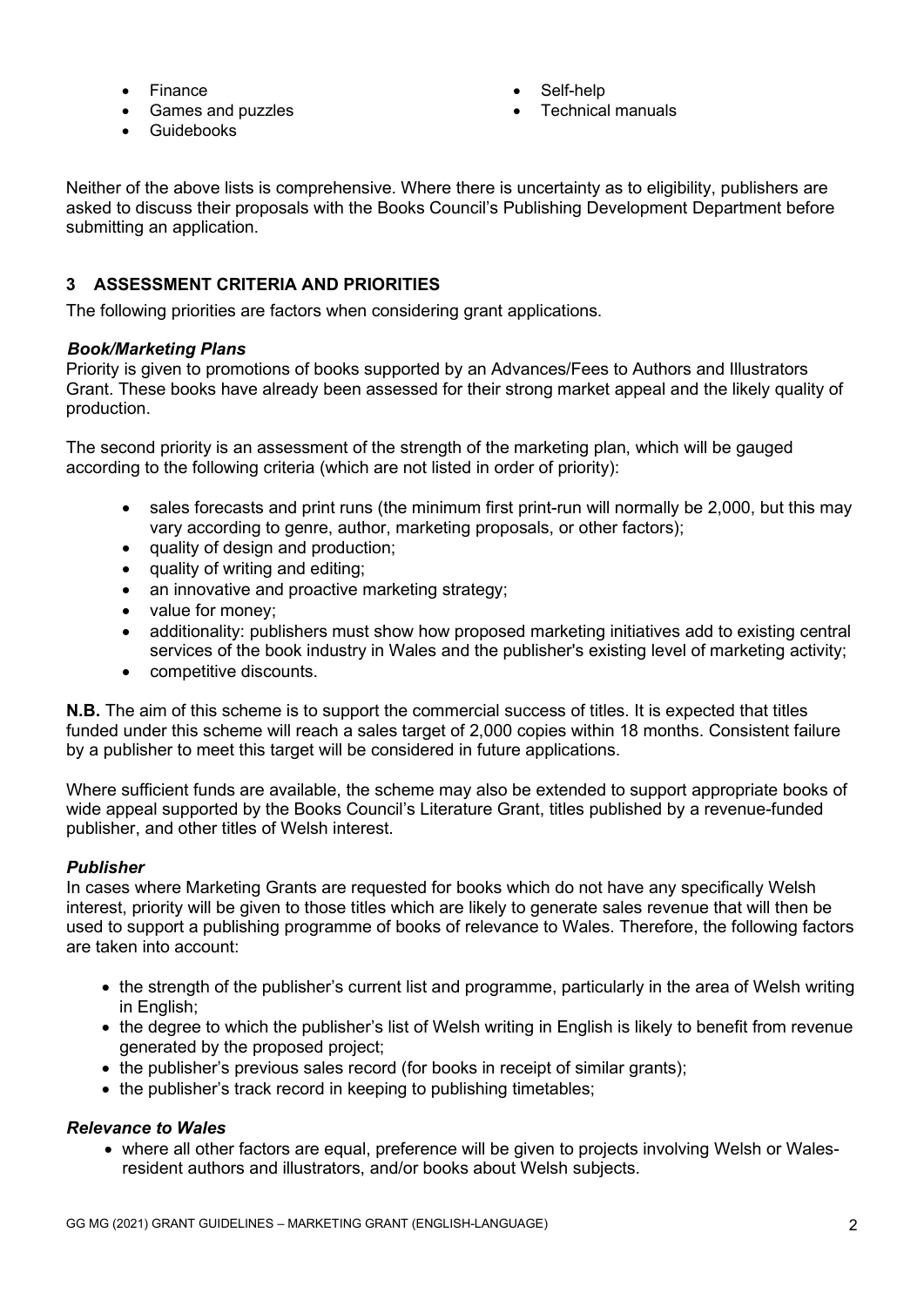# **4 THE GRANT**

- The total annual budget for this scheme is in the region of £30,000.
- As a guide, awards ranging from £1,500 to £3,000 per title will be given, though publishers may present a need for more in their application.

# **5 APPLICATION PROCEDURE AND TIMETABLE**

- Applications must be made on the application form [GA MG (2021)], which may be obtained from the address at the end of this document.
- Applications should include the following supporting documents:
	- $\circ$  a full list of English-language titles published in the previous financial year and planned for the current financial year, grouped according to whether or not they received any form of Books Council of Wales grant and including publication dates. A pro forma is available.
	- $\circ$  a detailed profit and loss forecast for the proposed book. A pro forma is available electronically which will automatically calculate profit/loss.
- Applications are considered by the English-language Publishing Development Subcommittee, which meets four times a year, usually in February, May, July, and October. Deadlines are posted on the BCW's website, or can be obtained by enquiring at the email address below.
- Grants will not be awarded retrospectively. Publishers should allow sufficient time between a Panel meeting and the start of the marketing/promotional activities described in the application form. Should it appear that the planned activities are likely to begin before an award has been made or to be delayed in the wait for a decision to the detriment of their efficacy, the Panel may reject the application.
- All publishers in receipt of a Marketing Grant must adhere to the General Terms and Conditions of grant aid for this scheme, see [GT&C MG (2021)], including the timely supply of bibliographical data and making grant-aided titles available through normal trade channels (including the Books Council's Distribution Centre). Publishers are asked to familiarize themselves with this document before proceeding with an application.

# *Contingency Marketing Grants*

To ensure a degree of flexibility in this scheme, a different application procedure exists for Contingency Marketing Grants.

- Contingency Marketing Grants may be applied for at any time to allow publishers to capitalise on an unexpected success. The publisher must demonstrate both a need and the unforeseen nature of the marketing opportunity.
- Generally, these unforeseen opportunities will occur post-publication, e.g. to capitalise on a title receiving a boost from being shortlisted for a prize, or the unexpected success of a particular title which can be built upon. Books which have yet to be published might be eligible in exceptional circumstances, but no launches or similar events will be considered, as these should be planned in advance. Marketing activities that would be acceptable could include in-store chain promotions where a fee is required, or promotions associated with literary prizes, etc.
- The total budget for these small contingency grants will be £5,000 per annum. The maximum total value of grants awarded to any one publisher in a single financial year is £1,000. The grants will generally be between 25% and 80% of costs.
- Publishers wishing to apply for one of these grants should contact the Books Council in the first instance and should complete an application form [GA MG (2021)]. A decision should usually be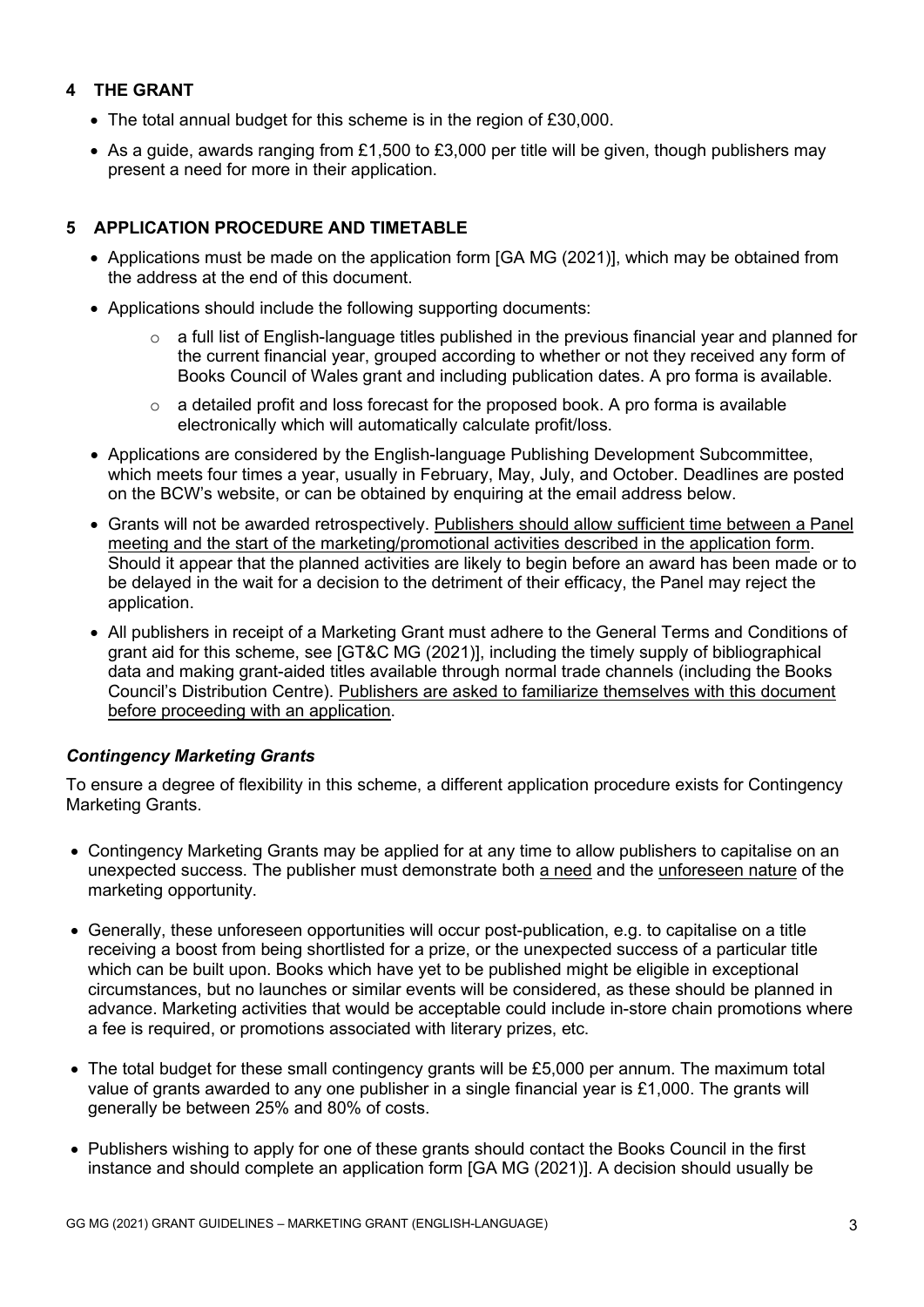forthcoming within two weeks of receipt of the application form. Retrospective applications will not be considered.

### **6 PAYMENT OF GRANTS**

The publisher should claim and the Books Council of Wales will release the grant in the following way:

- **Payment 1**: Advance Payment A payment of half the grant is usually payable in advance on receipt of a completed claim form [GC MG (2021)].
- **Payment 2: Final Balancing Payment** 
	- The remainder of the grant is payable on receipt of:
		- o a completed claim form [GC MG (2021)];
		- o complete copies of all relevant invoices for the complete project;
		- o a brief report on the efficacy of the activities undertaken (e.g. attendance at events, sales at launches, response to advertisements, etc.);
		- $\circ$  four complimentary copies of the book(s) promoted (the Publishing Grants Department will obtain these from the Distribution Centre directly, there is no need to send them)

#### **Please note that the First and Final Payments of each Marketing Grant must be claimed promptly. The Books Council of Wales reserves the right to cancel or reduce payments which are not claimed within three months of the date on which the marketing activities were due to be completed (as indicated on the application form).**

• **Interim Payments**

Occasionally, Interim Payments may be arranged to help with cash-flow on larger projects. Interim payments will be made on receipt of a claim form [GC MG (2021)] and appropriate invoices for the activities undertaken so far. Interim Payments must be arranged in advance and are made at the discretion of the Books Council of Wales.

# **7 CHANGES TO THE ORIGINAL APPLICATION**

The Books Council of Wales reserves the right to alter the amount of the grant payable if the details in the claim form differ significantly from information presented in the original application or if the publisher fails to adhere to the General Terms and Conditions of grant aid [GT&C MG (2021)]. The publisher must note any changes to the original application on the relevant claim forms, and should discuss any significant changes with the Publishing Development Department *in advance*. Changes which must be agreed in advance include: changes to the books such as alterations in content/proposed contributors; changes to the print run (reductions in print run are viewed very seriously, as this is a key factor on which the Subcommittee bases its decision to award a grant); changes to the marketing activities being undertaken; other changes which are likely to have an effect on the total budget of the marketing campaign, the sales of the book or the market potential of the book.

### **8 MONITORING AND EVALUATION OF WORK FUNDED**

The Books Council of Wales will ask publishers to provide regular updates of sales figures and sales revenue for titles supported under this scheme and may also require copies of reviews to help monitor quality. In the longer term, consideration will also be given to how profits made from these titles benefit the publishers' wider programme of Welsh writing in English.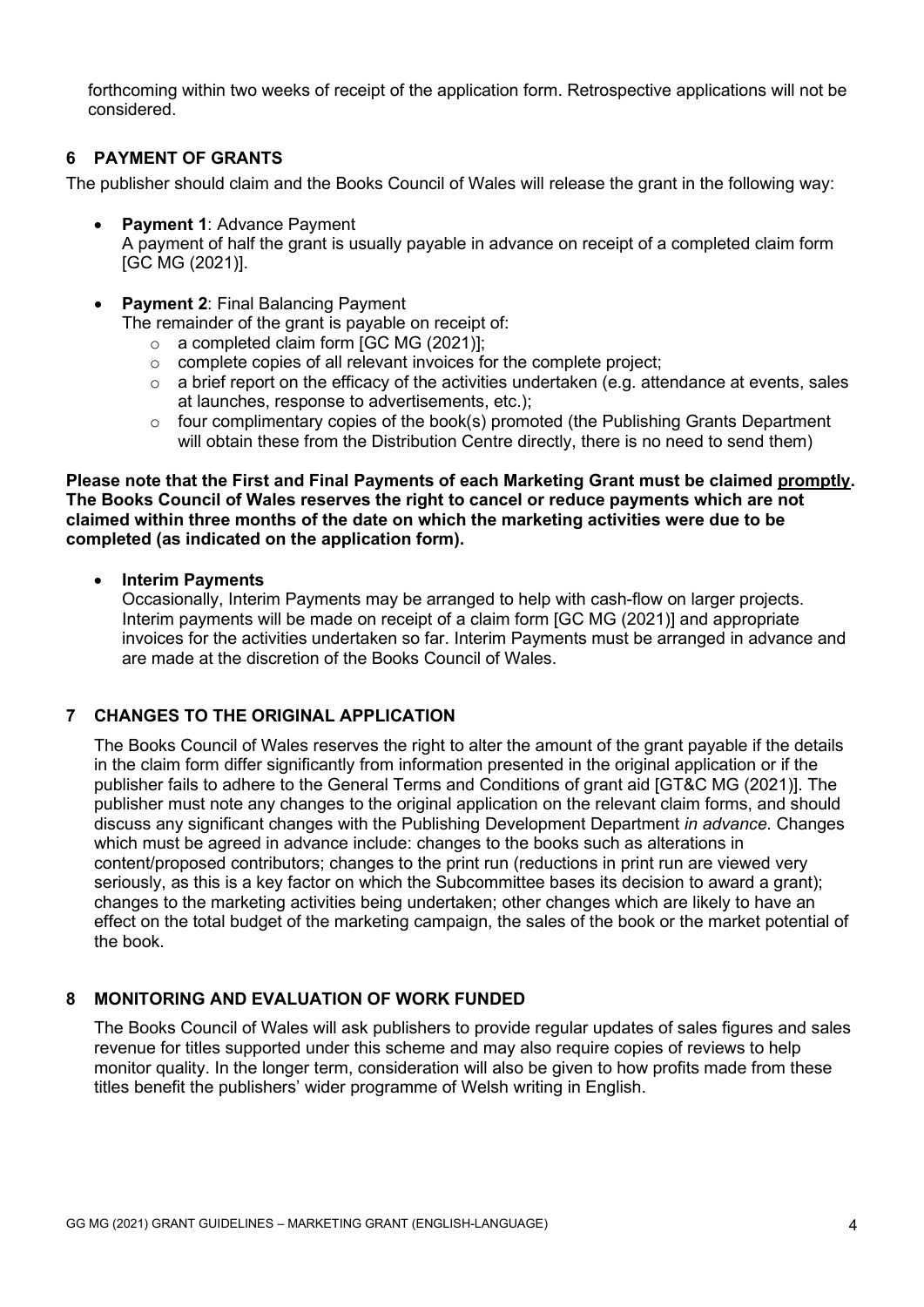# **NOTES ON COMPLETING THE APPLICATION FORM (as referred to on the form)**

- 1. **Category** Please insert the Category of book you intend to publish. The Book Industry Communication (BIC) Standard Subject Categories & Qualifiers scheme is the standard classification scheme for the UK book trade and other English-language markets, and a full list of categories can be found at [www.bic.org.uk/productinfo-subjectcat.html.](http://www.bic.org.uk/productinfo-subjectcat.html) The main relevant category headings are as follows, but please see the full list for more detail:
	-
	- A The Arts G Reference, Information & Interdisciplinary Studies
		-
	- B Biography & True Stories H Humanities (History, Archaeology, Philosophy, Religion)
	- C Language J Society & Social Sciences
	- D Literature & Literary Studies W Lifestyle, Sport & Leisure
		-
	- F Fiction & Related Items Y Children's, Young Adult & Educational
- 2. **Format** The format of the book you intend to publish should be appropriate for the category of book and follow industry norms, e.g. 'A format', normally a trimmed page size of 178 x 111 mm (unsewn), is the usual format of mass market paperbacks; 'B format', normally a trimmed page size of 198 x 126 mm (unsewn), is the usual format for paperbacks favoured for non-fiction and literary fiction. If in doubt, please consult the Books Council. Grants will not be awarded for books which have inappropriate formats or poor production standards.
- 3. **Publication Date** Please give a full publication date. You may amend this if necessary as long as adequate notice is given (see the General Terms and Conditions of Grant). Where only a month and year are given, the default date of the 15<sup>th</sup> of the month will be used by the Books Council.
- 4. **Profit and Loss Forecast** The aim of this scheme is to help publishers commission or bid for titles which have the potential to generate substantial sales income. A detailed profit and loss forecast for each title should therefore be completed so that the publisher, as well as the Publishing Development Subcommittee, may gauge how profitable the given title will be. A pro forma designed as an Excel document and including the automatic calculation of profit margins is available. In addition, the summary information should be inserted in the appropriate place on the application form.
- 5. **Start Date and End Date** It is important that precise and reliable information is given. The publisher must submit the claim for the final payment of the grant, along with supporting documentation, within three months of the end date given (unless changes are agreed with the Books Council *in advance*).
- 6. **Previous Performance** The aim is to demonstrate the good sales potential of the proposed book by drawing on evidence of past sales of similar titles or titles by the same author.
- 7. **Target Audience/Market** It is important to demonstrate a good knowledge of the market for the type of book you are attempting to promote, and this is the market that you must show you will reach by undertaking the activities described in your marketing plan.
- 8. **Marketing Plan** Please ensure that you give as much detail as possible, since this will enhance the quality of the application and increase the possibility of being awarded a grant. For example, it is not sufficient to propose that you will 'advertise in the appropriate media'; rather, the exact magazines/newspapers should be listed (along with their circulation). If you are including an event/launch, give details of where and when it is planned, how you will ensure a good attendance and note what your target attendance is (e.g. to have 50 individuals attend a launch, via sending invitations from an existing database, public advertisement, buying mailing lists etc.). The actual numbers who attend should be reported when claiming the grant. Finally, relevant reference to previous experience of organizing similar marketing activities (and the outcomes) will help to strengthen the application.